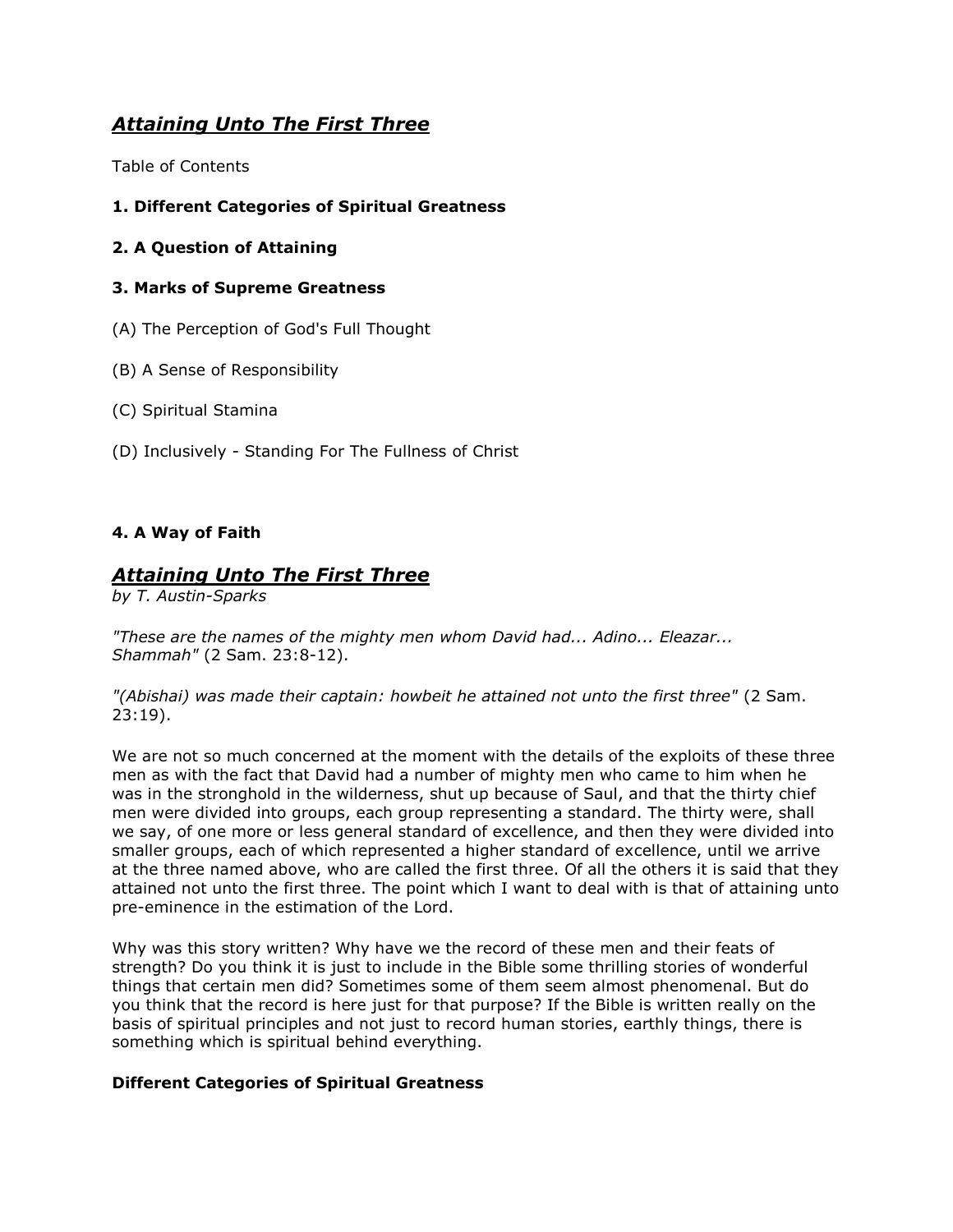If we look behind these exploits for the principle which the Lord has desired to enunciate and illustrate, surely we find it to be this - that it is possible to be first, second or third rate people; that is, it is possible to be put into different categories of spiritual greatness and effectiveness. That is the first thing. Paul sought to encourage Timothy to be no second-rate servant of God, but to attain unto the first, to be outstanding and not just one of a crowd; to be of particular, special account to the Lord. That is the principle, I think, lying behind all that is here. We can be classified. We can be of the thirty, of that category which has a certain quite real spiritual value, significance and accountability. Such people are not by any means nominal. Indeed they are something far more than the nominal crowd of men in Israel. But even so it is possible to go more than one step higher: you can go further and then still further. There is a place which is represented by the first three. I think Paul himself was the embodiment of the spirit of the first three when he said, *"One thing I do, forgetting the things which are behind, and stretching forward to the things which are before, I press on toward the goal unto the prize of the high calling of God in Christ Jesus"* (Phil. 3:13-14). *"What things were gain to me"* (and they were not wrong things at all), *"these have I counted loss for Christ. Yea verily, and I count all things to be loss for the excellency of the knowledge of Christ Jesus my Lord"*(Phil. 3:7-8). "The excellency"; the thing which excels; the excelling knowledge of Christ Jesus my Lord. That is the embodiment of the spirit of that which is first with the Lord.

### **A Question of Attaining**

Now Paul uses this very word 'attain'. "If by any means I may attain . . ." (Phil. 3:11). It is a question of attaining. This has nothing to do with our initial salvation. We do not attain unto salvation in the initial sense, for that is not the result of any effort or resolve on our part. Salvation, in the sense of our being brought from judgment to reconciliation to God and the abundance of forgiveness and assurance, and so on, is given to us. But then there does arise again and again in the New Testament the matter suggested by this word 'attain'. One man came to Jesus and said, "What shall I do that I may inherit eternal life?" (Mark 10:17). The Lord Jesus did not say you cannot inherit it. He said substantially that you can inherit it, but that there is also something more to be attained unto. Attaining is something beyond our conversion, it is something more than our receiving the gift of eternal life. There is a position to be reached of value to the Lord which is the position par excellence, the supreme position. The Lord wants to find in us the determination that, by His grace, we are not going to accept anything less than the highest and the fullest that God means in respect of our value and usefulness to Him.

#### **Marks of Supreme Greatness**

#### **(A) The Perception Of God's Full Thought**

You will ask, Well, what are the marks of this kind of pre-eminence? I do not know that it was altogether what these men did that made them excel, although what they did was certainly outstanding. There were others who did very remarkable things. One other went down into a pit and there slew a lion, in time of snow. Well, get into a pit with a lion! A lion at bay is quite a proposition; it presents a challenge and needs a good deal of courage. Others engaged in battle with mighty giants and slew them. These were exploits. These three, perhaps, did something even more outstanding than that. But I do not think it was altogether in what they did that their superiority lay. Of course, Adino slew three hundred men single-handed. (1 Chronicles 11:11 gives the number as three hundred, and 2 Samuel 23:8 as eight hundred; the discrepancy we will not discuss at the moment.) Singlehanded he tackled this overwhelming situation, and did not stop until the task was accomplished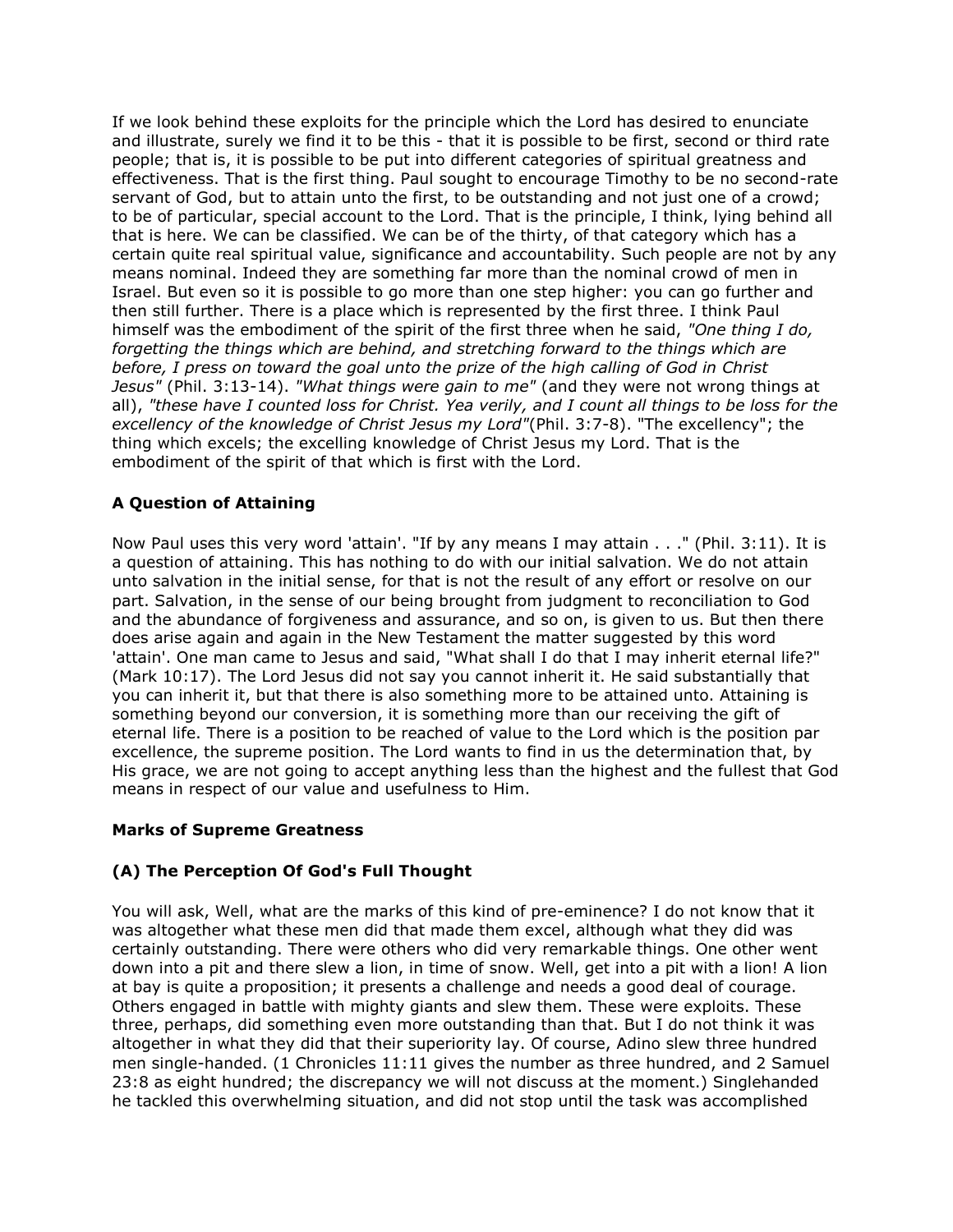and the last man lay dead. Then of Eleazar we read that there was a band of Philistines threatening to attack a plot of ground full of barley. The rest of Israel fled before them, but Eleazar stood in the midst of the plot and defended it, and slew the Philistines until his hand was weary and clave to his sword (1 Chron. 11:12-14). And what of Shammah? In similar manner he defended a plot of lentils from the marauding Philistines when all others had fled, and slew the enemy, and thus preserved the food of the people of God.

The above exploits may have their own symbolic significance, but that is not the point. The point is this: these mighty men lived in a day when things were in transition. Something not according to God's full thought for His people was holding the ground. Saul was on the throne, and that was not God's thought. The people had been brought under the domination of this other order of things, and were therefore all the time in peril of spiritual starvation, of defeat, in weakness, bondage and uncertainty. They did not know where they were nor which way to go. Everything was indefinite and in a most unsatisfactory state, because another thought than God's thought was prevailing amongst the Lord's people. God's thought in fulness was centred in David; and the first characteristic of the mighty men, all of them, was that they perceived the state of things. They saw that the word of the Lord revealed as God's mind something more and other than what was prevailing, and that 'seeing' was the beginning of the movement, the transition, the secession, to David. That is the first thing - to see what is not generally seen by the Lord's people: the thing which the Lord really would have: that which, if only it were established, would mean such a big change for the people of God. In what greater fulness and on what a higher level they would be living! That is the beginning of the greatness that in principle is here before us. They perceived the thought of God, the direction in which that thought lay, and they said, 'We have done with this other! We have been a part of it, but we have finished with it. From now on, we are out for God's full thought, and we are not going to take anything less.' They committed themselves to it. That was the beginning of the greatness.

#### **(B) A Sense of Responsibility**

Then you find these men were characterised by a very real sense of responsibility. They seem never to have needed any encouraging, or to have anything said to them, to urge them on. They took the initiative in the matter of responsibility. They each one said, in effect, 'Well, this supreme matter of God's full thought becomes a personal matter with me; I bring it right down to myself. The others may have gone, there may be no one else here for it, but because I have seen it I refuse to abandon it. I take this thing up myself.' And so, whether against three hundred or eight hundred or the whole unnumbered band of Philistines, these men take their stand, though alone. It is the whole responsibility of this full testimony taken up by the individual as though it rested upon him alone for the time being. That is superior greatness. There are people who can move in crowds, and who will act when they have others supporting and encouraging them, but many fade out when it is a case of facing this tremendous thing alone. Superior greatness is shown by taking personal responsibility whether others do so or not.

Look at Paul. From his conversion to the end of his life he seems to have been like that. At the end we hear him saying, "All that are in Asia turned away from me" (2 Tim. 1:15). This one has gone, that one has gone - "Only Luke is with me" (2 Tim. 4:11). He is practically alone, but he is not giving up. It is just at that time, more than ever, that he stands for God's full thought; and we get the fruit of his stand in his prison letters. Superior greatness is willingness to stand for what God has revealed as His will, though we have to stand alone. It may be one against many, there may be a considerable amount of aloneness, but that is where the test of our spiritual measure comes in, in initiative and responsibility that does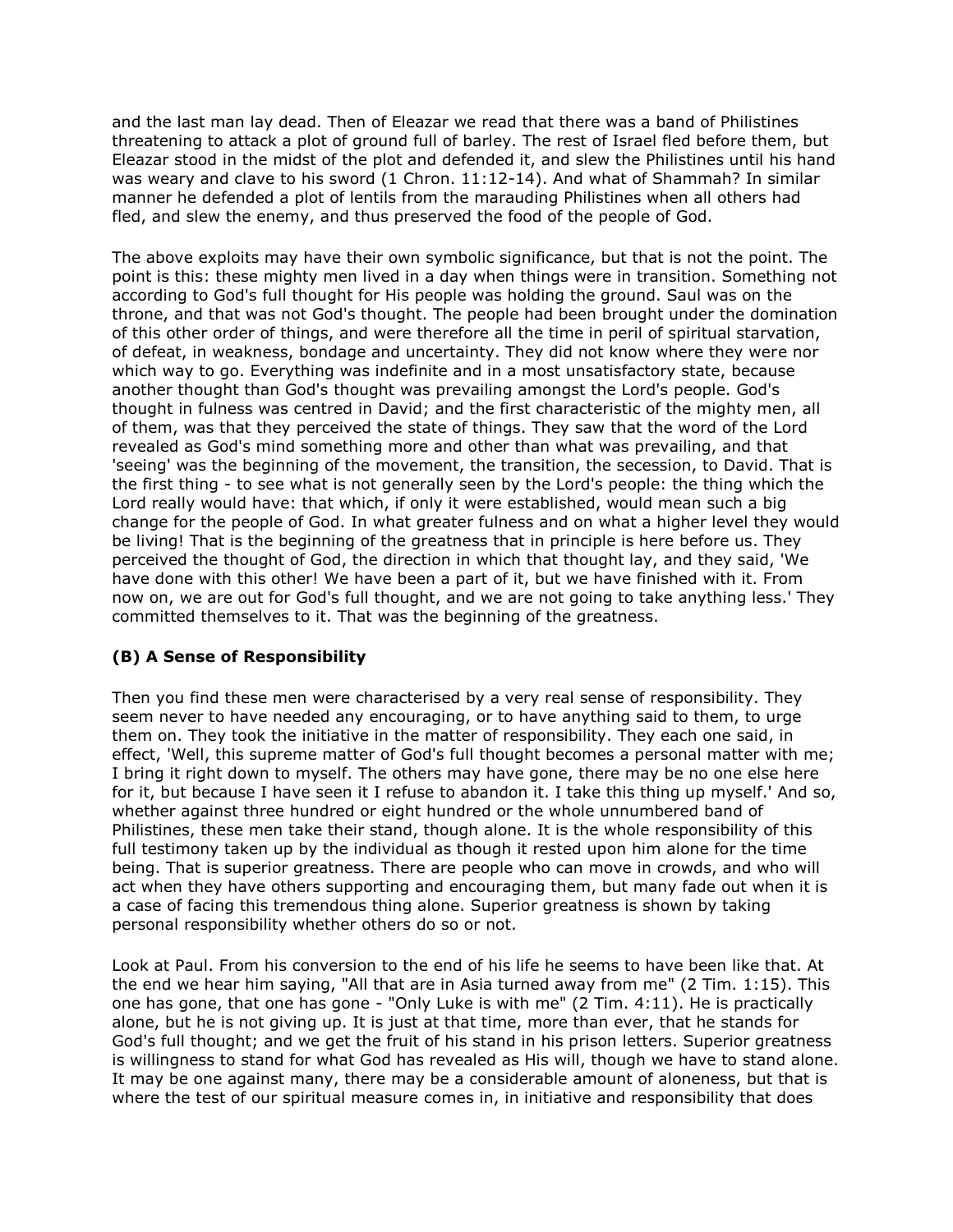not wait for an organisation to come into being to deal with the situation, but makes it a personal matter - and a thorough-going one, too.

### **(C) Spiritual Stamina**

Then it does seem that the measure of their endurance in seeing the thing through to a finish was a feature of their spiritual greatness. A thing that seems characteristic of them all is said about one of these men - "his hand clave unto the sword" (2 Sam. 23:10); that is, he had held on so firmly and so persistently that he now could not let go when he wanted. His sword had almost become a part of his hand. He is in great weariness with the fight, but he sees it through to the end. And this is very important. There are plenty of people who can take up things and start them with zest, but who leave a whole host of unfinished things all over the place. Their lives are marked by unfinished things. They begin in good spirit, but nothing is carried through to the end. There comes a point of tedium, of weariness, a point where the cost or the danger increases, and then the hand slackens and the thing is not finished. There is a lot in the New Testament about enduring unto the end. Spiritual stamina is a test of greatness. Oh, we do need spiritual stamina to stick to a task and go through with it and not give up, our hand cleaving to our sword: we have got into this thing, and we just cannot let go. It is not even a question now of whether we want to let go, we are so committed that we cannot. A mark of greatness is that stamina which goes beyond the initial zest and the first enthusiasms, beyond all the stimulus of a fresh challenge, of a new situation. When tedium sets in and all romance has gone out of it, it is a grim, grim business: now we have simply to stick at it. So Eleazar's hand clave to his sword. He was weary, but he finished the job; he was not put off half-way through. That is what is written over all that these three men did. They finished the task; it was very costly, but they got through, they proved their stamina. It may be all right to go down into a pit and slay a lion, and get it all over in a few minutes; or to go up to a giant and give him one blow, and that is the end of the business. But it is another thing to stand and fight man after man, raid after raid, rush after rush, repelling constantly-renewed attacks. You may take it these bands of Philistines did not make just one assault on each of these men. One after another the enemies fell before him; they re-formed and others came on - whether it were three hundred or eight hundred of them. They came on until the last of them was done; and David's warriors did not give up until the fight was finished. The stamina of these men is remarkable. In like manner we find Paul continuing to the end. Yes, weary, heartsick, worn out in the battle, but he can yet say, "I have finished the course" (2 Tim. 4:7). There was no giving up.

## **(D) Inclusively - Standing For The Fullness of Christ**

This is the test of spiritual stature; firstly, seeing God's full thought and accepting nothing less, being committed to that; secondly, initiative and responsibility where that thought of God is concerned so that we do not have to be told what is needed, nor urged nor coerced into doing it: we are alive to it, and on the spot, and doing it because it has become a matter of personal concern to us; and then, thirdly (to change the metaphor), having put our hand to the plough, no looking back, no half-ploughed field, no breaking off because things are getting monotonous or difficult, but going though with it even though it be in weariness.

I do not know that there is much else to say about this. There is no doubt about it, we are in the counterpart of such a situation to-day, and the majority of people are not prepared to pay the price. It is easier to accept a lesser thought of God, one that is not so costly. But the point is, are we going to attain to the first three, or are we going to be in the second